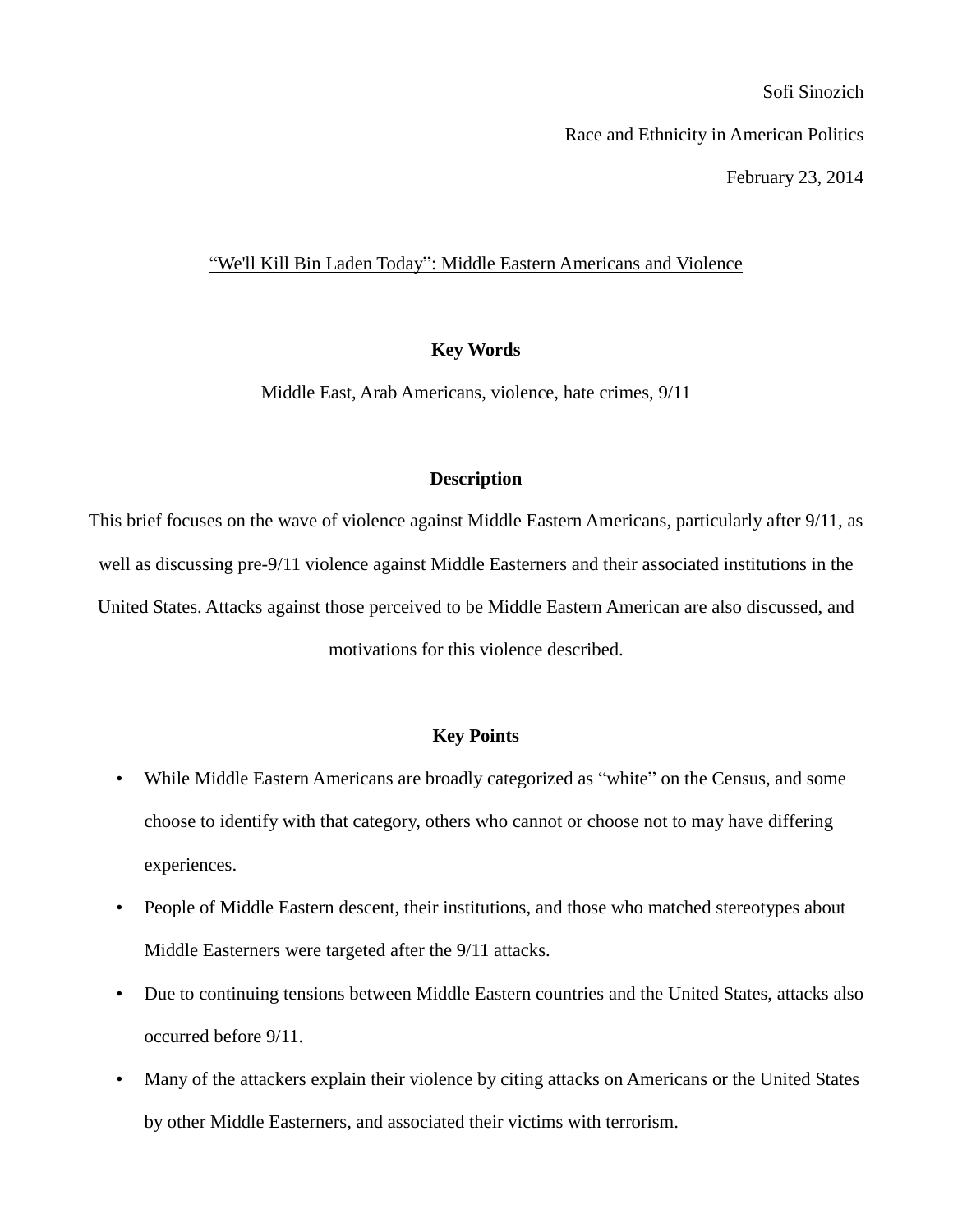Under the current "ethnoracial pentagon" of groups defined by the Census, Middle Eastern Americans are classified as "white" ("About Race"). Despite this classification, Middle Eastern Americans range in phenotype from those who appear very similar to those of European ancestry, to those who look more distinctively "Arab," "Persian," or other ethnicities. However, those who have not been able to or choose to not "pass" as European American have faced discrimination, persecution, and sometimes even violent attack throughout American history ("Not Quite White"). Particularly in the wake of 9/11, Middle Eastern Americans and those perceived as looking "Arab" or Muslim were subject to this kind of conduct. $<sup>1</sup>$ </sup>



 $\overline{a}$ 

*A sign found in the remains of the Islamic Center of East Bay* 

#### *after it was burned down by arsonists.*

Post 9/11 violence was primarily concentrated in areas with large Middle Eastern or Arab-American populations, such as the states of Michigan, California, and New York (Datcher). This violence not only targeted individuals, but also their workplaces, homes, and schools, and manifested as threats, physical assault, and bombings. At one Chicago school, demonstrators rallied around the cry "Kill the Arabs." In Los Angeles, a Saudi man was attacked after revealing his national origin to men he had asked for directions ("ADL Responds"). Because being a Middle Eastern American is often conflated with being a Muslim, despite most actually being Christians, mosques are often targets. For example, between 2005 and 2007, the Islamic Center of East Bay in California was subject to

<sup>1</sup> In this brief, I may refer to Arab-Americans and Middle Eastern Americans. While not all Middle Eastern Americans are of Arabian descent, the plurality are, and most information about this kind of violence against Middle Easterners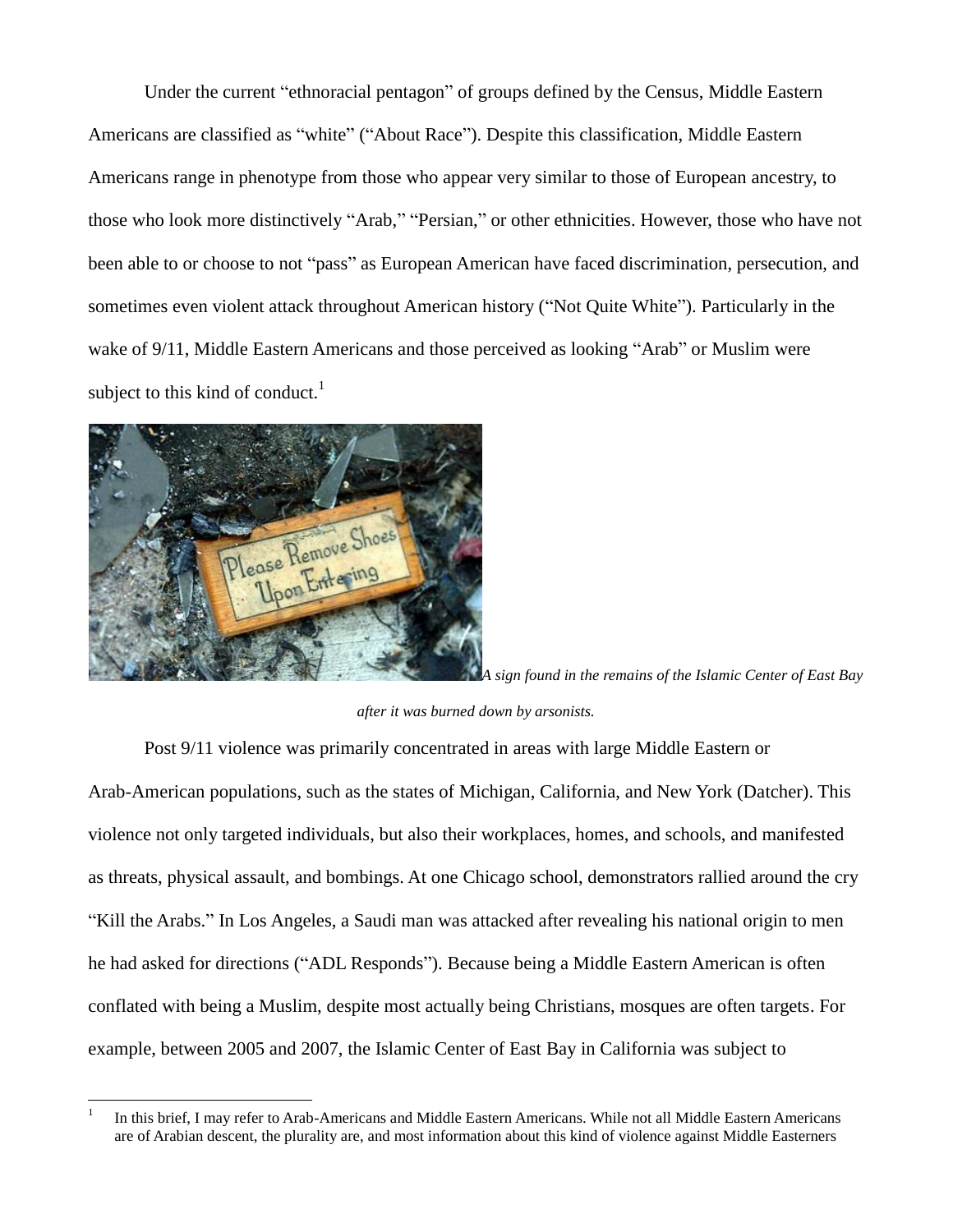threatening voicemail messages, broken windows, and arson which resulted in the destruction of the building (Moynihan). However, as recently as 2012, a Christian church in Michigan with a predominantly Middle Eastern American congregation was also attacked (Slezak).



*await news after a shooting at a Sikh gudwara.*

Many non-Middle Easterners, both Muslim and non-Muslim, were also targeted based on their appearance. In 2007, a California couple was charged with a hate crime for the assault of an Indian-American man after calling him and his family "terrorists" and using racial slurs (Egelko). A significant portion of this violence was targeted at Sikhs, a religious group of predominantly Asian descent who were "mistaken for Muslims, because of their religious dress, which includes turbans, beards, and long robes" and threatened, assaulted, and even murdered by those who sought revenge against "terrorists," "Taliban," or "Arabs" ("How Many U.S. Sikhs?", Carbone). This kind of persecution based on phenotype dates back at least to the early  $20<sup>th</sup>$  century, where those from the Middle East were considered "colored" in certain areas. Some use this as historical evidence that it is inappropriate to continue classifying all Middle Eastern Americans as "white," since their experience has often been "squarely outside the 'white' majority context" ("Not Quite White").

 $\overline{a}$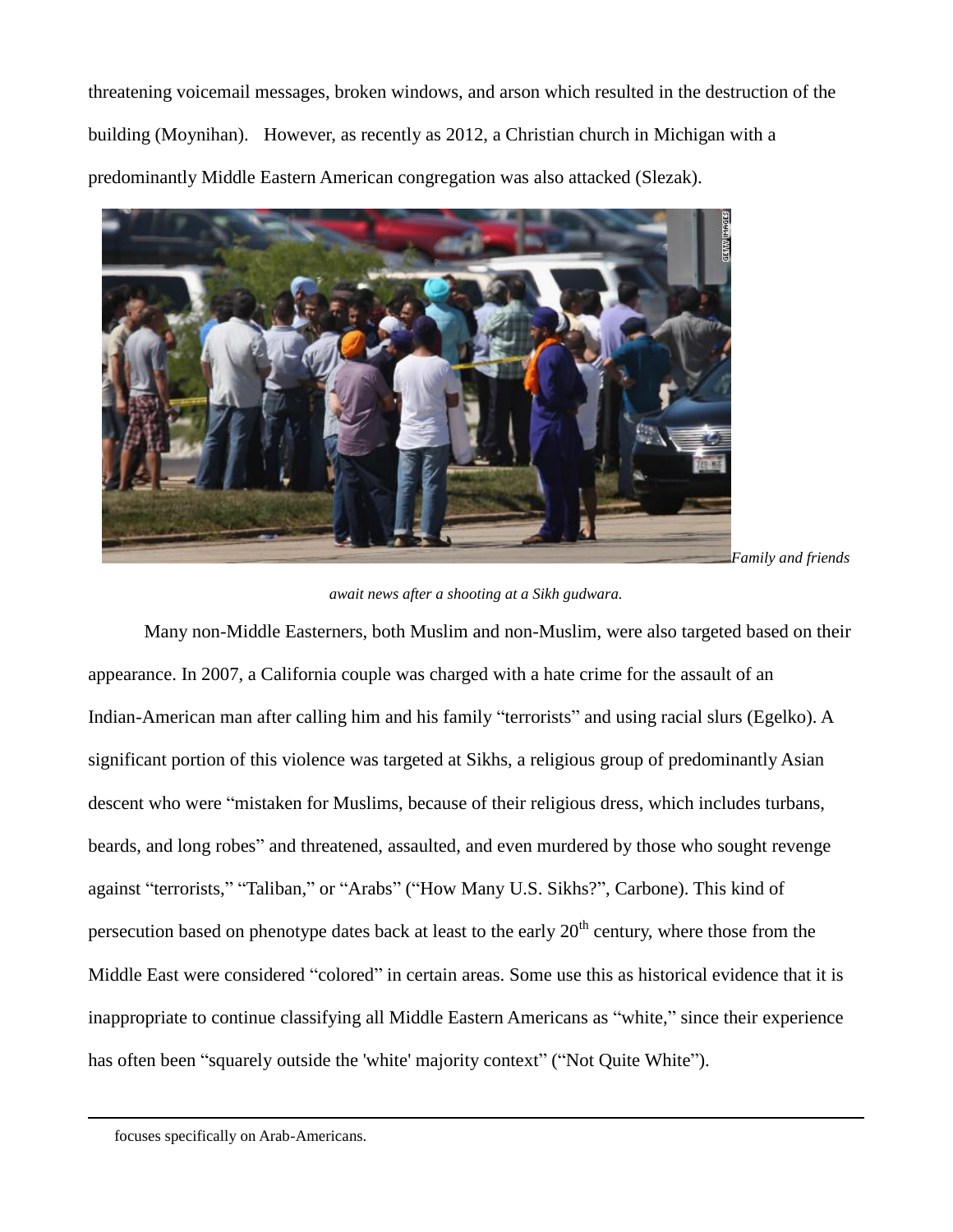

### *Alex Odeh, a Palestinian-American activist, who was killed by a bomb in his office.*

Due to tensions between the United States and various Middle Eastern countries throughout the years, violence against Middle Eastern Americans was prevalent even before 2001. A 1992 report by the American-Arab Anti-Discrimination Committee (ADC) estimated the number of hate crimes in 1991 at 191, coinciding with the start of the Gulf War ("Anti-Arab Violence"). In a 1986 hearing before the House Subcommittee on Criminal Justice, Representative John Conyers (D-MI) quoted then-FBI director William Webster, saying that Arab-Americans were "in a zone of danger" (United States Cong. House). The hearing was prompted by the death of Alex Odeh, a regional director with the ADC, who was killed after a televised conversation between him and a member of the militant Jewish Defense League ("Former Senator"). In the same hearing, Representative Nick Rahall (D-WV) identified a perception amongst certain groups that "all Arabs are terrorists" which fueled much of the violence, a belief that is unfortunately still held by some today.

In the recent past, racially-motivated violence against Middle Eastern Americans appears to have occurred most frequently because of a perception that they, by virtue of their descent or appearance, are affiliated with those who perpetuate terrorism or violence against others. The image of the swarthy, turban-wearing, Muslim terrorist obviously does not reflect the vast majority of Middle Easterners globally, much less in the Americas, but has taken root in some people's imaginations as the prototype against whom they must extract revenge for various offenses. As a result, both Middle Eastern American-oriented and non-affiliate groups continue to work to educate, inform, and demand action to reduce the amount of violence targeting Middle Eastern Americans today.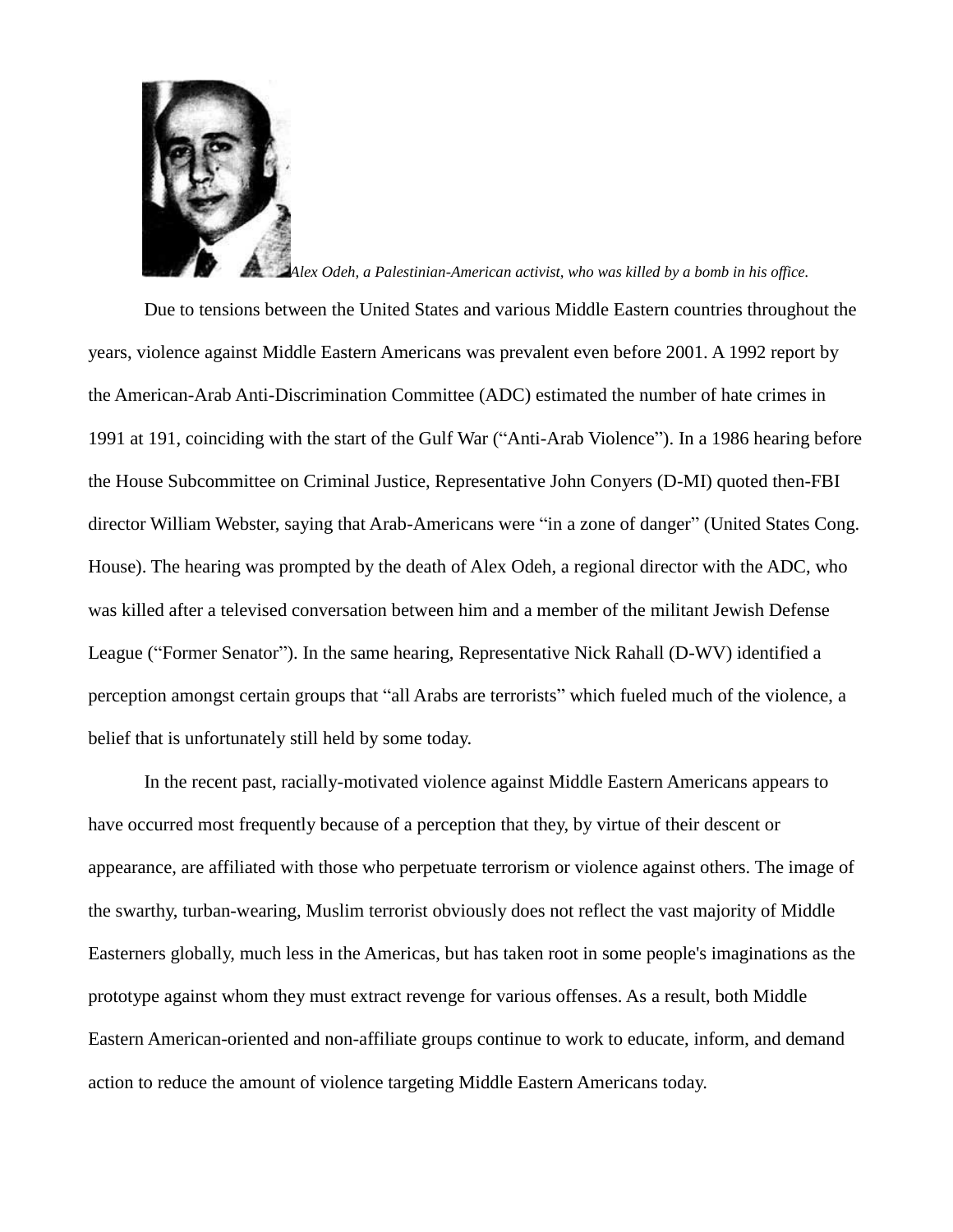### **Relevant Websites**

The American Arab Anti-Discrimination Committee:<http://www.adc.org/>

The Arab-American Institute:<http://www.aaiusa.org/>

Southern Poverty Law Center, Hate Incidents:<http://www.splcenter.org/get-informed/hate-incidents>

FBI, Hate Crimes: [http://www.fbi.gov/about-us/investigate/civilrights/hate\\_crimes](http://www.fbi.gov/about-us/investigate/civilrights/hate_crimes)

### **Photographs**

Pepping, Bob. 2007. Contra Costa Times.

[<http://www.contracostatimes.com/ci\\_21286535/antioch-mosque-rebounds-five-years-after-ars](http://www.contracostatimes.com/ci_21286535/antioch-mosque-rebounds-five-years-after-arson) [on>](http://www.contracostatimes.com/ci_21286535/antioch-mosque-rebounds-five-years-after-arson)

Getty Images. [<http://www.cnn.com/2012/08/05/us/wisconsin-temple-shooting/H](http://www.cnn.com/2012/08/05/us/wisconsin-temple-shooting/)YPERLINK > Federal Bureau of Investigation.

[<http://www.fbi.gov/wanted/seeking-info/alexander-michel-odeh/viewH](http://www.fbi.gov/wanted/seeking-info/alexander-michel-odeh/view)YPERLINK >

# **Works Cited**

"About Race." *United States Census Bureau*. N.p., n.d. Web. 24 Feb. 2014. <http://www.census.gov/population/race/about/>.

- "ADL Responds to Violence and Harassment against Arab Americans and Muslim Americans." Anti-Defamation League. N.p., n.d. Web. 3 Mar. 2014. <http://archive.adl.org/ terrorism\_america/adl\_responds.html>.
- "Anti-Arab Violence Up in U.S., Group Says." *The New York Times*. The New York Times, 23 Feb. 1992. Web. 05 Mar. 2014.
- Carbone, Nick. "Timeline: A History of Violence against Sikhs in the Wake of 9/11 Read More: Timeline: A History of Violence against Sikhs in the Wake of 9/11." 06 Aug. 2012: n. pag. Web. 3 Mar. 2014.